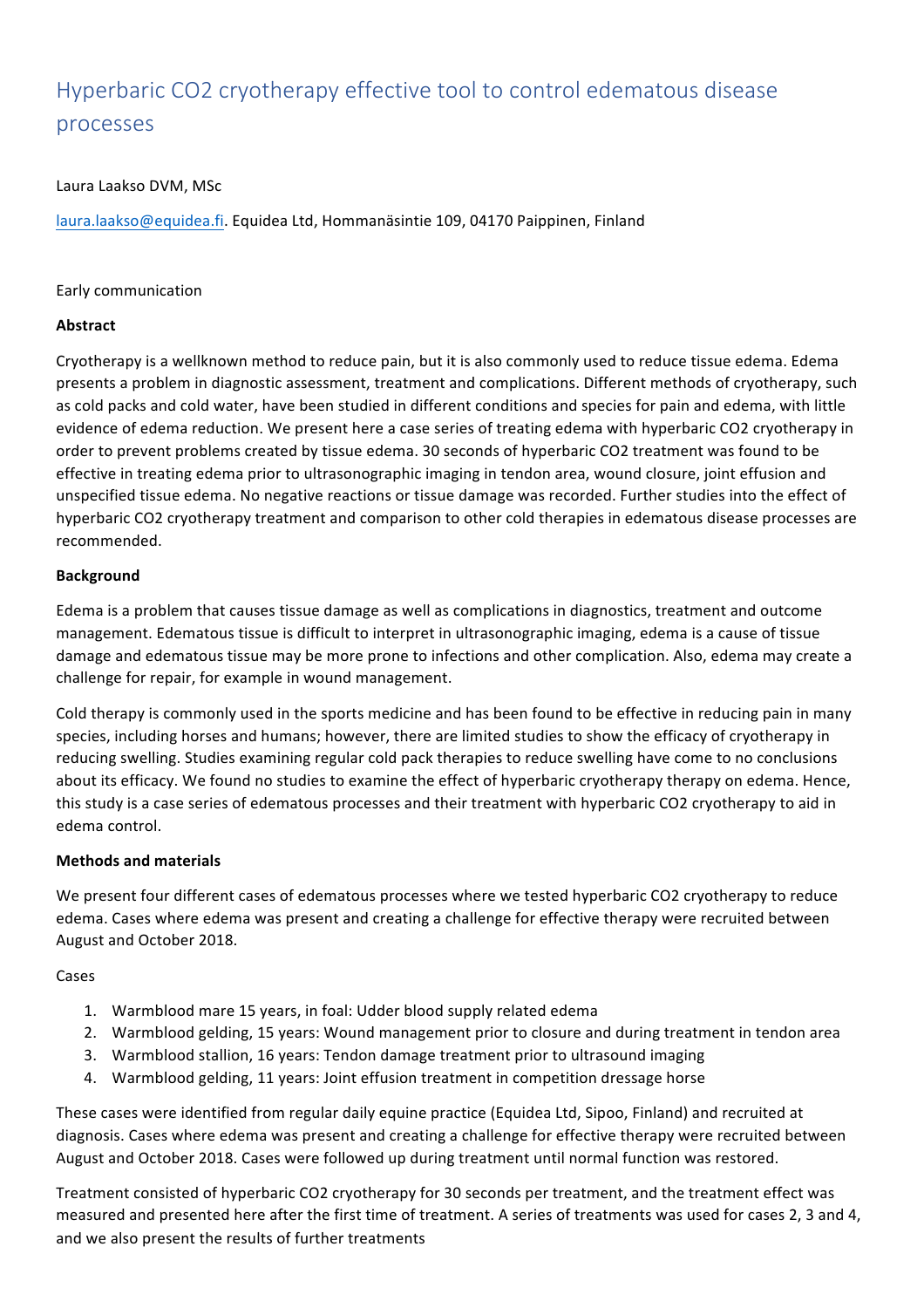#### **Results**

**Case 1:** Warmblood mare 15 years, in foal: Udder blood supply related edema. Follow-up 24 h

In this case there was no abnormal functionality except slight discomfort from the large swelling that developed rapidly to the skin above the udder. The swelling and surrounding tissue around the blood supply to the area was treated. The swelling stopped growing and then started to decline. After 20 hours from the initial treatment there was approximately  $\frac{1}{4}$  of the edema left. The surrounding tissues did not have any edema present.



Case 1: The picture on the right at the time of diagnosis and treatment, the second picture taken 15 hours after the treatment

**Case 2**: Warmblood gelding, 15 years: Wound management prior to closure and during treatment in tendon area

The vet was called out to treat a large wound in the left front leg tendon area. The injury had happened in the pasture and was noticed a couple of hours after. At veterinary inspection the wound area was swollen, some skin was torn beyond repair and there was marked swelling above the wound area in the tendon sheets. Tissue damage and cavity was identified to continue high into the upper tendon sheet. The wound was treated in standing anesthesia, flushed with saline solution and cleaned from non-viable skin. The edema was preventing closure with remaining skin. The area around the wound was treated with hyperbaric CO2 cryotherapy. The edema was reduced in 20 minutes to a level where partial wound closure was possible. The lower part of wound area was left open with drainage for the first 3 days. A course of trimethoprim sulfonamide for 5 days was given orally with 10 mg/kg every 12 h. Cryotherapy was given once daily and bandage support was kept 24/7 for the first two weeks of treatment. Swelling was evident each day before the cryotherapy was given and kept in control with daily management. The stitches were removed at day 14 and final check was done on day 21. The horse returned to normal use, although tendency to develop edema to the leg remained for 2 consecutive months. The owner used bandage support and regular cryotherapy treatments to control it.



Case 2: Wound at diagnosis, 24 hours after closure and 20 days after closure